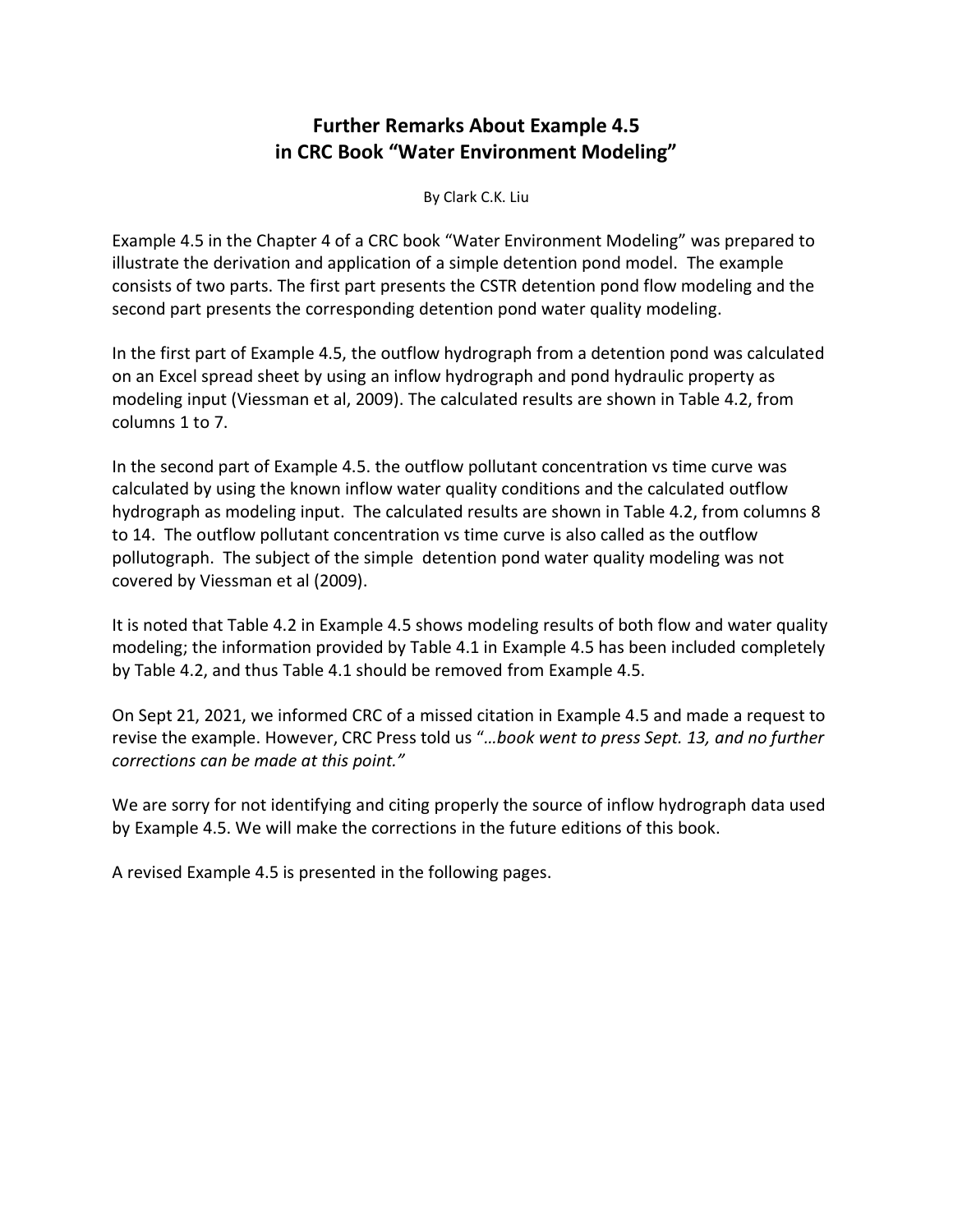#### **4.3 Formulation and Application of Simple Water Environment Models**



**4.3.1 Modeling a detention pond system as a CSTR with time-variable flow**



As one of the most popular non-point source pollution control measures, a storm runoff detention pond provides temporal storage of storm runoff produced over a watershed to manage its flow and water quality.

By taking the concentration of the transporting chemical *C* = *M*/*V* in a detention pond, the transport equation or Eqn. (4-4) is modified to get,

$$
\frac{dM}{dt} = Q_{in}C_{in} - Q_{out}\frac{M}{V} - kM\tag{4.29}
$$

In applied hydrology, storm runoff produced over a watershed is estimated and expressed by flood hydrograph analysis (see Section 5.2). Because the CSTR model of a detention pond uses flood hydrograph as its inflow, both *Qin* and *Qout* in Eqn. (4-29) are time-variable functions. Generally, Eqn. (4-29) contains two unknown variables of mass *M* and flow *Qout;* therefore, an independent flow equation must be solved together. Based on mass conservation principle, the flow equation is formulated as,

$$
\frac{dV}{dt} = Q_{in}(t) - Q_{out}(t) \tag{4.30}
$$

As shown in Figure 4-11, volume increment *dV* can be expressed in terms of water depth increment d*h* or *dV*=*A*(*h*) *dh*. Note that *A*(*h*) does not change with time and d*h* can be used to replace *dV* as an independent variable in Eqn. (4-30) to get,

$$
A(h)\frac{dh}{dt} = Q_{in}(t) - Q_{out}(t)
$$
\n(4.31)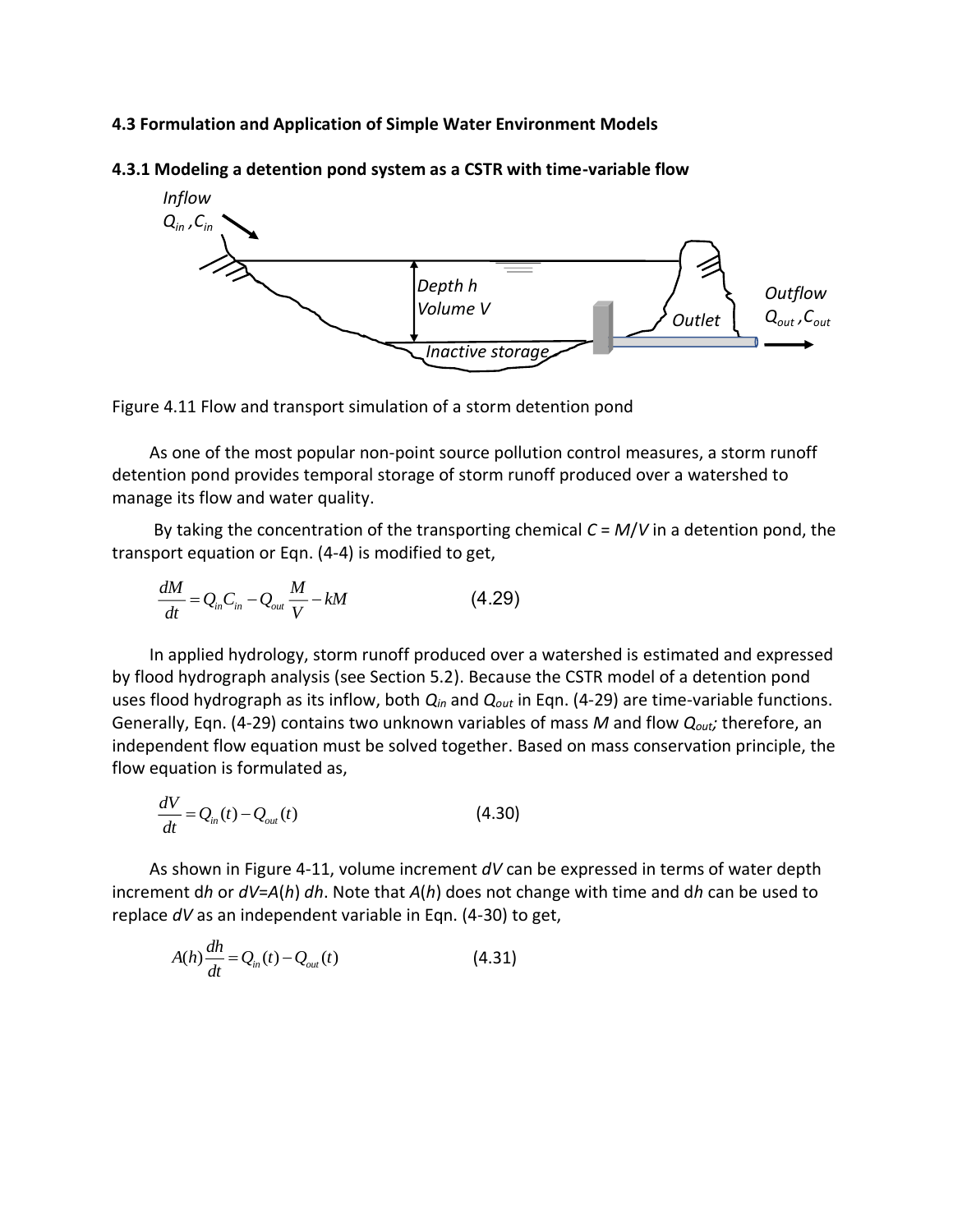### **Example 4.5** Modeling a detention pond system as a CSTR with time-variable flow **(Revised Sept 2021)**

#### **Problem**

A detention pond receives inflow from watershed runoff (Figure 4-11). The runoff contains a contaminant at a concentration *Cin* = 100 g/m<sup>3</sup> . The contaminant undergoes a firstorder decay in the pond with a reaction coefficient of  $k = 0.1 d^{-1}$ . Initially, the contaminant concentration in the pond is zero. The surface area and water depth of the pond is related by an empirical formula  $A(h)$  = 400 $h^{0.7}$ . Water flows out of the detention pond through a culvert with diameter  $d_c$ =8-inch. Outflow rate  $Q_{out}$  can be determine by an orifice formula in which the orifice coefficient  $C_d$  has a value of 0.9,  $A_0 = C_d \pi d_c^2$  $Q_0 = C_d A_0 \sqrt{2gh}$  in which the orifice coefficient  $C_d$  has a value of 0.9,  $A_0 = C_d \pi d_c^2/4$  , or  $C_0 A_0 =$ 0.029. The hydraulic properties and the inflow hydrograph of a hypothetical detention pond as given by Viessman et al., (2009) are used by this example.

Assume the pond can be simulated by a simple CSTR model. Calculate the outflow hydrograph *Qout(t)* and the outflow contaminant concentration over time curve or pollutograph *Cout(t).*

#### **Solution**

Insert the orifice equation into Eqn. (4-31) to get,

$$
\frac{dh}{dt} = \frac{Q_i(t) - C_0 A_0 \sqrt{2gh}}{A(h)} = \frac{Q_i(t) - 0.029 \sqrt{19.6h}}{400h^{0.7}}
$$
(4.32)

By Euler approximation,  $\frac{dh}{dr}$  can be expressed as, *dt*

$$
\frac{dh}{dt} \approx \frac{h(t + \Delta t) - h(t)}{\Delta t}
$$
\n(4.33)

Combining Equs. (4-32) and (4-33),

$$
h(t + \Delta t) = h(t) + \Delta t \left( \frac{Q_{in}(t) - C_o A_o \sqrt{2gh}}{A(h)} \right)
$$
(4.34)

Eqn.(4.34) indicates that the water depth of the detention pond at any time step *h(t)* can be used to calculate the water depth at the next time step  $h(t+\Delta t)$  if the rate of inflow  $Q_{in}(t)$  and other hydraulic properties of the pond are known.

Again, by Euler approximation, 
$$
\frac{dM}{dt}
$$
 is expressed as,  
\n
$$
\frac{dM}{dt} \approx \frac{M(t + \Delta t) - M(t)}{\Delta t}
$$
\n(4.35)

Combining Eqn. (4-35) and Eqn. (4-29) to get,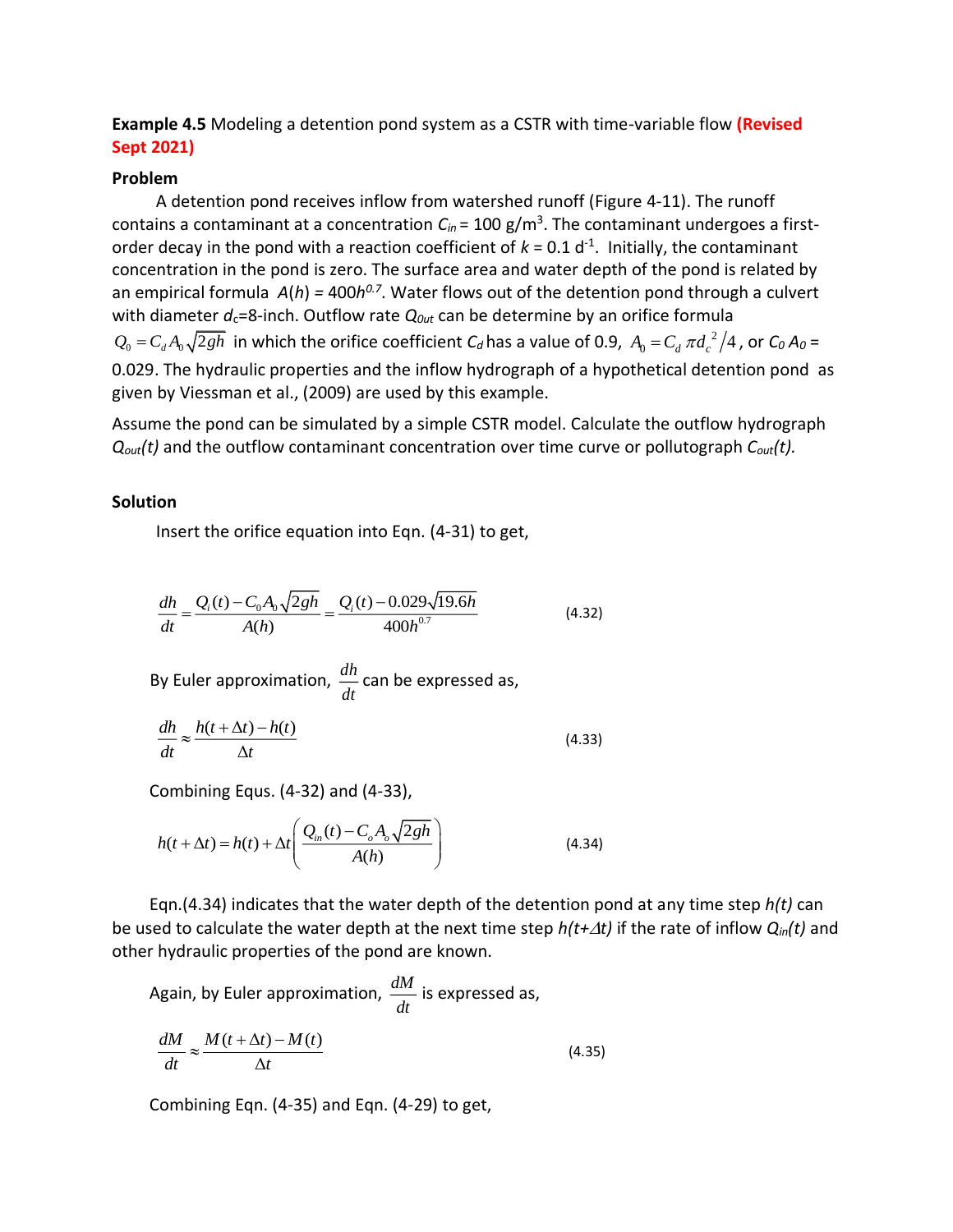$$
M(t + \Delta t) = M(t) - \Delta t \left[ Q_{in} C_{in} - Q_{out} C(t) - k M(t) \right]
$$
\n(4.36)

Eqn.(4.36) indicates that the mass flux out of the pond *M(t)* and the pollutant concentration *C(t)* at a time step *t* can be used together to calculate the mass flux *M(t+t)* out of the pond at the next time step; if the rate of inflow *Qin(t),* the rate of outflow *Qout(t),* and reaction coefficient *k* are known. The pollutant concentration at the next time step is then calculated simply by  $C(t+\Delta t) = M(t+\Delta t)/V(t+\Delta t)$  where V is the water volume in the pond.

Successive values of water depth *h*(t), the rate of outflow *Qo(t)* and the outflow pollutant concentration *C(t)* can be calculated on an Excel spread sheet as shown in Table 4.2. In Table 4.2, hydraulic parameters are shown in Columns 1 to 7 and water quality parameters are shown in columns 8 to 14.

Each cell in Table 4.2 is denoted by cell (*a.b*), where *a* is the number of column and *b* is the number of row. Thus, the initial inflow rate  $Q_i(0) = 0$  is denoted by cell (2,1), the initial water depth *h(0) = 0.5* is denoted by cell (3,1), the initial inflow pollutant concentration *Cin(0) = 0* is denoted by cell (9,1), and the initial outflow pollutant concentration *C(0) = 0* is denoted by cell  $(12,1)$ .

The initial outflow rate can be calculated by orifice equation  $Q_0(0) = 0.029\sqrt{2(9.8)(0.5)}$  = *0.09141 m<sup>3</sup> /sec* and is denoted by cell (4,1). The initial water surface area *A-surf(0) =* 400 *(0.50.7)= 246.2289 m<sup>2</sup>* and is denoted by cell (5,1).

Eqn. (4-34) is used to calculate the water depth at *t* = *0.25 hours* to get *h(0.25) = 0.165882 m* which is denoted by cell (3,2)*.* The orifice equation is then used to calculate the rate of outflow at  $t = 0.25$  hours to get  $Q_0(0.25) = 0.052652$   $m^3$ /sec and the results is denoted by cell  $(4,2)$ .

Eqn. (4-36) is used to calculate the mass flux at *t* = *0.25 hours* to get *M(0.25) = 0* which is denoted by cell (11,2)*.* The pollutant concentration in the outflow can then be readily calculate as *C0(t) = M(t)/V*, where V is the volume of water in the pond. Note that, by taking the pond as a CSTR model, the pollutant concentration in the outflow equals the pollutant concentration inside the pond. For example, at time t = 0.5 *hour*, C (0.5 ) can be calculated to be M(0.5)/V(0.5) = (16200 *g*)/[(1.173547 *m*)(447.415 *m<sup>2</sup>*) ] = 30.85 *g/m<sup>3</sup>* and is denoted by cell (12,3).

Table 4-2 is completed by repeating the procedures for the remaining rows. Figure 4-13 (a) shows calculated inflow and outflow hydrographs and Figure 4-13 (a) shows calculated inflow and outflow pollutographs.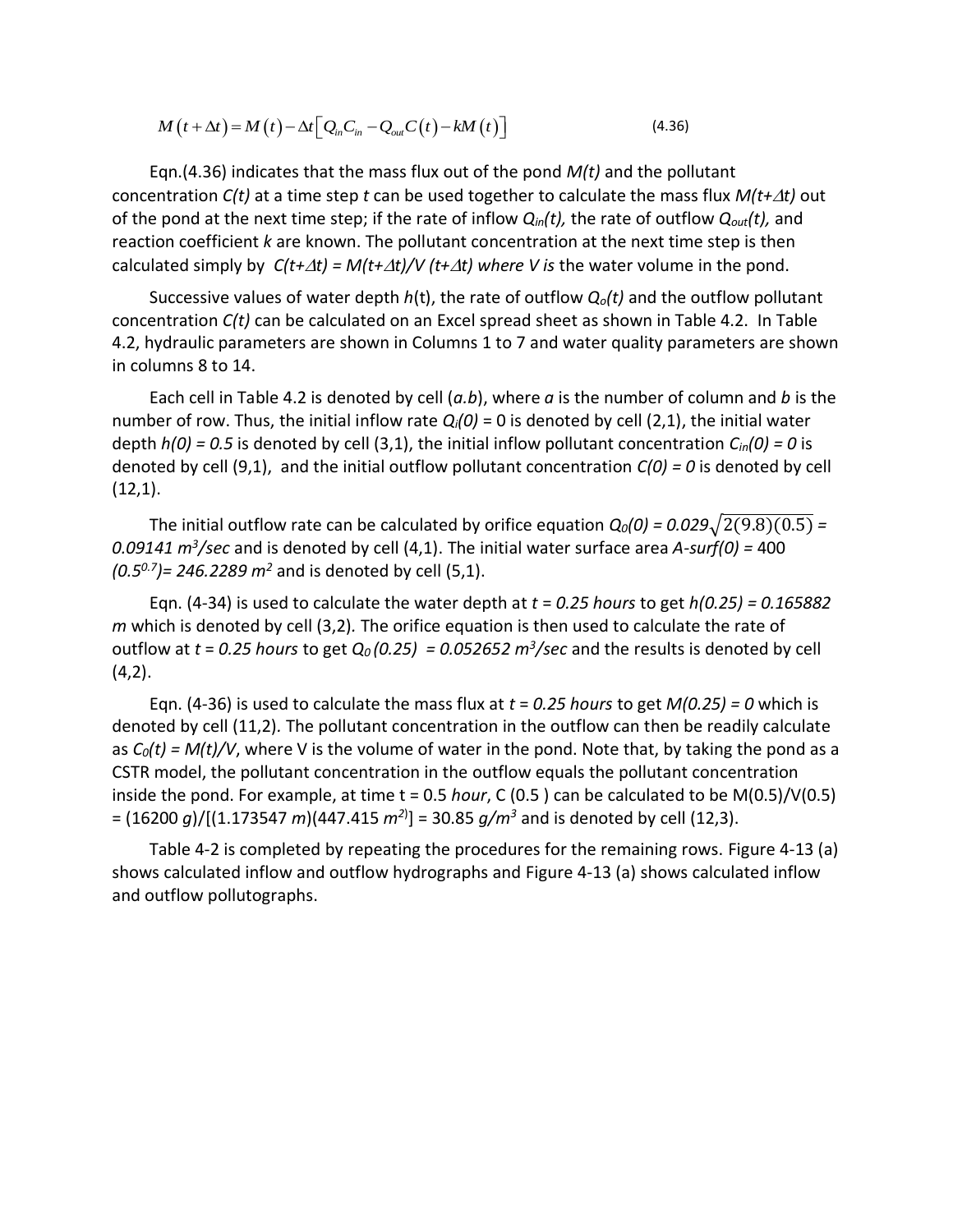| (1)           | (2)              | (3)             | (4)                        | (5)         | (6)                                        | (7)                | (8)      | (9)              | (10)                                        | (11)               |   | $(12)$ $(13)$          | (14)          |
|---------------|------------------|-----------------|----------------------------|-------------|--------------------------------------------|--------------------|----------|------------------|---------------------------------------------|--------------------|---|------------------------|---------------|
| Time<br>(hr)  | $Q_{n}$<br>(cms) | h(t)<br>(m)     | $Q_{out}$<br>(cms)         | A-surf<br>m | dhidt<br>m/sec                             | $h(t + dt)$<br>(m) | ĸ<br>m   | g/m <sup>3</sup> | $C_{in}$ Flux-1 M (t) C (t) Flux-0<br>kg/hr | 9                  |   | g/m <sup>-</sup> kg/hr | dM/dt<br>g/hr |
| 0             | 0                | 0.5             |                            |             | 0.09141 246.2289 - 0.000371                | 0.166              | 0.1      | 0                | $\bf{0}$                                    | o                  | 0 | 0                      | 0             |
| 0.25          | 0.18             |                 | 0.165882 0.052652 113.742  |             | 0.00112                                    | 1.174              | 0.1      | 100              | 64.8                                        | $\bf{0}$           | 0 | $\bf{0}$               | 64800         |
| 0.5           | 0.36             |                 | 1.173547 0.140043 447.415  |             | 0.000492                                   | 1.616              | 0.1      | 100              | 129.6                                       | 16200 30.85        |   | 15.55                  | 112425        |
| 0.75          | 0.54             |                 | 1.616003 0.164336 559.718  |             | 0.000671                                   | 2.220              | 0.1      | 100              | 194.4                                       | 44306 48.98        |   | 28.98                  | 160990        |
| Т.            | 0.72             |                 | 2.220053 0.192616 699.060  |             | 0.000754                                   | 2.899              | 0.1      | 100              | 259.2                                       | 84554 54.48        |   | 37.78                  | 212966        |
| 1.25          | 0.9              |                 | 2.89903 0.220109 842.630   |             | 0.000807                                   | 3.625              | 0.1      | 100              | 324                                         | 137795 56.41       |   | 44.7                   | 265523        |
| 1.5           | 1.1              |                 | 3.625211 0.246137 985.356  |             | 0.000867                                   | 4.405              | 0.1      | 100              | 396                                         | 204176 57.16       |   | 50.65                  | 324935        |
| 1.75          | 0.99             |                 |                            |             | 4.405108 0.271325 1129.353 0.000636        | 4.978              | 0.1      | 100              |                                             | 356.4 285410 57.37 |   | 56.04                  | 271822        |
| 2.            | 0.88             |                 | 4.977833 0.288424 1230.235 |             | 0.000481                                   | 5.411              | 0.1      | 100              | 316.8                                       | 353365 57.7        |   | 59.91                  | 221549        |
| 2.25          | 0.77             | 5.410611 0.3007 |                            | 1304.165    | 0.00036                                    | 5.734              | 0.1      | 100              |                                             | 277.2 408753 57.93 |   | 62.71                  | 173617        |
| 2.5           | 0.66             |                 |                            |             | 5.734473 0.309569 1358.330 0.000258        | 5.967              | 0.1      | 100              | 237.6                                       | 452157 58.05       |   | 64.69                  | 127692        |
| 2.75          | 0.55             |                 |                            |             | 5.966661 0.315774 1396.600 0.000168        | 6.118              | 0.1      | 100              | 198                                         | 484080 58.09       |   | 66.04                  | 83554         |
| 3.            | 0.44             |                 |                            |             | 6.11790110.31974311421.238 8.46E-05        | 6.194              | 0.1      | 100              | 158.4                                       | 504969 58.08       |   | 66.85                  | 41050         |
| 3.25          | 0.33             |                 |                            |             | 6.193754 0.321727 1433.599 5.77E-06        | 6.199              | 0.1      | 100              | 118.8                                       | 515231 58.03       |   | 67.21                  | 70.478        |
| 3.5           | 0.22             |                 |                            |             | 6.198947 0.321862 1434.441 - 7.1E-05       | 6.135              | 0.1      | 100              | 79.2                                        | 515249 57.95       |   | 67.14                  | $-39466$      |
| 3.75          | 0.11             |                 |                            |             | 6.135037(0.320199)1424.072 - 0.000148      | 6.002              | 0.1      | 100              | 39.6                                        | 505382 57.85       |   | 66.68                  | $-77618$      |
| 4             | 0                |                 |                            |             | 6.002193 0.316713 1402.416 -0.000226       | 5.799              | 0.1      | 100              | Ū                                           | 485978 57.73       |   | 65.83                  | $-114424$     |
| 4.25          | 0                |                 |                            |             | 5.798943 0.311304 1369.002 - 0.000227      | 5.594              | 0.1      | 100              | o                                           | 457372 57.61       |   | 64.57                  | $-110303$     |
| 4.5           | 0                |                 |                            |             | 5.594287 0.305762 1335.000 - 0.000229      | 5.388              | 0.1      | 100              | 0                                           | 429796 57.55       |   | 63.35                  | $-106326$     |
| 4.75          | 0                |                 |                            |             | 5.388156 0.300076 1300.373 - 0.000231      | 5.180              | 0.1      | 100              | 0                                           | 403214 57.55       |   | 62.17                  | $-102489$     |
| 5             | 0                |                 |                            |             | 5.18047 0.294236 1265.081 - 0.000233       | 4.971              | 0.1      | 100              | 0                                           | 377592 57.61       |   | 61.03                  | $-98788$      |
| 5.25          | $\bf{0}$         |                 |                            |             | 4.971146 0.28823 1229.078 - 0.000235       | 4.760              | 0.1      | 100              | Ü.                                          | 352895 57.76       |   | 59.93                  | $-95221$      |
| 5.5           | Ü                |                 |                            |             | 4.760088 0.282045 1192.314 - 0.000237      | 4.547              | 0.1      | 100              | 0                                           | 329090 57.98       |   | 58.87                  | $-91784$      |
| 5.75          | 0                |                 |                            |             | 4.547191 0.275666 1154.729 - 0.000239      | 4.332              | 0.1      | 100              | 0                                           | 306144 58.3        |   | 57.86                  | $-88476$      |
| 6             | 0                |                 |                            |             | 4.332336 0.269074 1116.260 - 0.000241      | 4.115              | 0.1      | 100              | 0                                           | 284025 58.73       |   | 56.89                  | $-85294$      |
| 6.25          | 0                |                 |                            |             | 4.115391 0.262251 1076.832 - 0.000244      | 3.896              | 0.1      | 100              | o                                           | 262702 59.28       |   | 55.97                  | $-82236$      |
| 6.5           | 0                |                 |                            |             | 3.896206 0.255171 1036.357 - 0.000246      | 3.675              | 0.1      | 100              | 0                                           | 242143 59.97       |   | 55.09                  | $-79302$      |
| 6.75          | 0                |                 |                            |             | 3.674609 0.247809 994.736 - 0.000249 3.450 |                    |          | $0.1$ 100        | 0                                           | 222317 60.82 54.26 |   |                        | $-78491$      |
| $\mathcal{I}$ | o                | 3.4504          | 0.24013                    | 951.850     | $-0.000252$                                | 3.223              | 0.1      | 100              | 0                                           | 203195 61.87       |   | 53.48                  | $-73803$      |
| 7.25          | 0                |                 | 3.223352 0.232094 907.560  |             | $-0.000256$                                | 2.993              | 0.1      | 100              | O.                                          | 184744 63.15       |   | 52.77                  | $-71240$      |
| 7.5           | 0                |                 | 2.99319 0.223655 861.696   |             | $-0.00026$                                 | 2.760              | $_{0.1}$ | 100              | 0                                           | 166934 64.72       |   | 52.11                  | $-68805$      |
| 7.75          | 0                |                 | 2.759594 0.21475           | 814.051     | $-0.000264$                                | 2.522              | 0.1      | 100              | 0                                           | 149732 66.65       |   | 51.53                  | $-66503$      |
| 8             | ū                |                 | 2.52217 [0.205304] 764.367 |             | 0.000269                                   | 2.280              | 0.1      | 100              | 0                                           | 133107 69.04       |   | 51.03                  | $-64341$      |
| 8.25          | 0                |                 | 2.280436 0.195218 712.316  |             | 0.000274                                   | 2.034              | 0.1      | 100              | 0                                           | 117022 72.04       |   | 50.63                  | $-62331$      |
| 8.5           | 0                |                 | 2.033781 0.184358 657.465  |             | $-0.00028$                                 | 1.781              | 0.1      | 100              | 0                                           | 101439 75.86 50.35 |   |                        | $-60493$      |

Table 4.2 Computation of outflow hydrograph and pollutogragh in Example 4.5